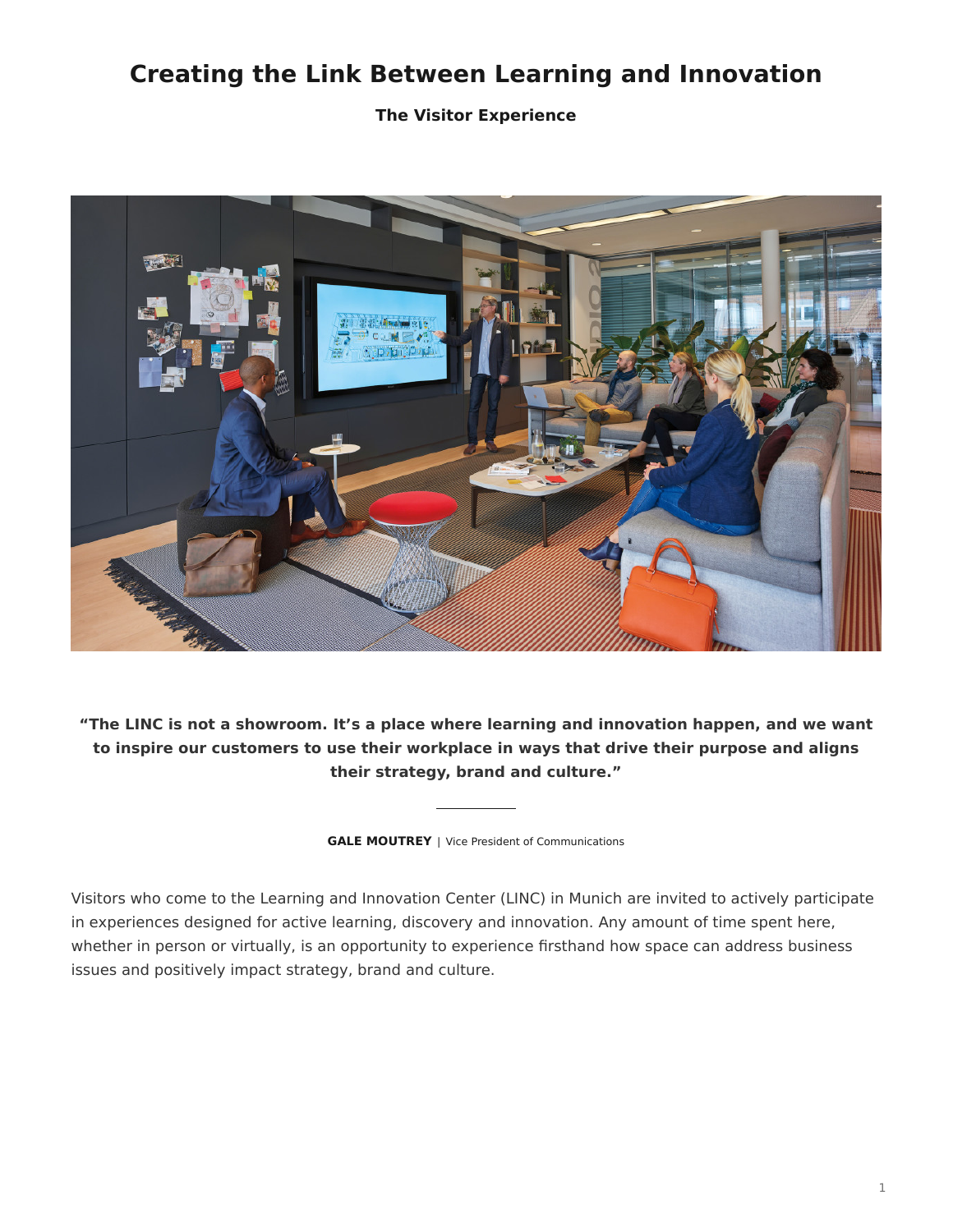

The planning team engaged in a user-centered design thinking process, working with IDEO, the global design and innovation company, to develop experiences that would inspire visitors and help them better understand what their own employees might need to work more creatively. The team did extensive prototyping with its distribution partners and customers, allowing them to test and actively co-create innovative customer experiences.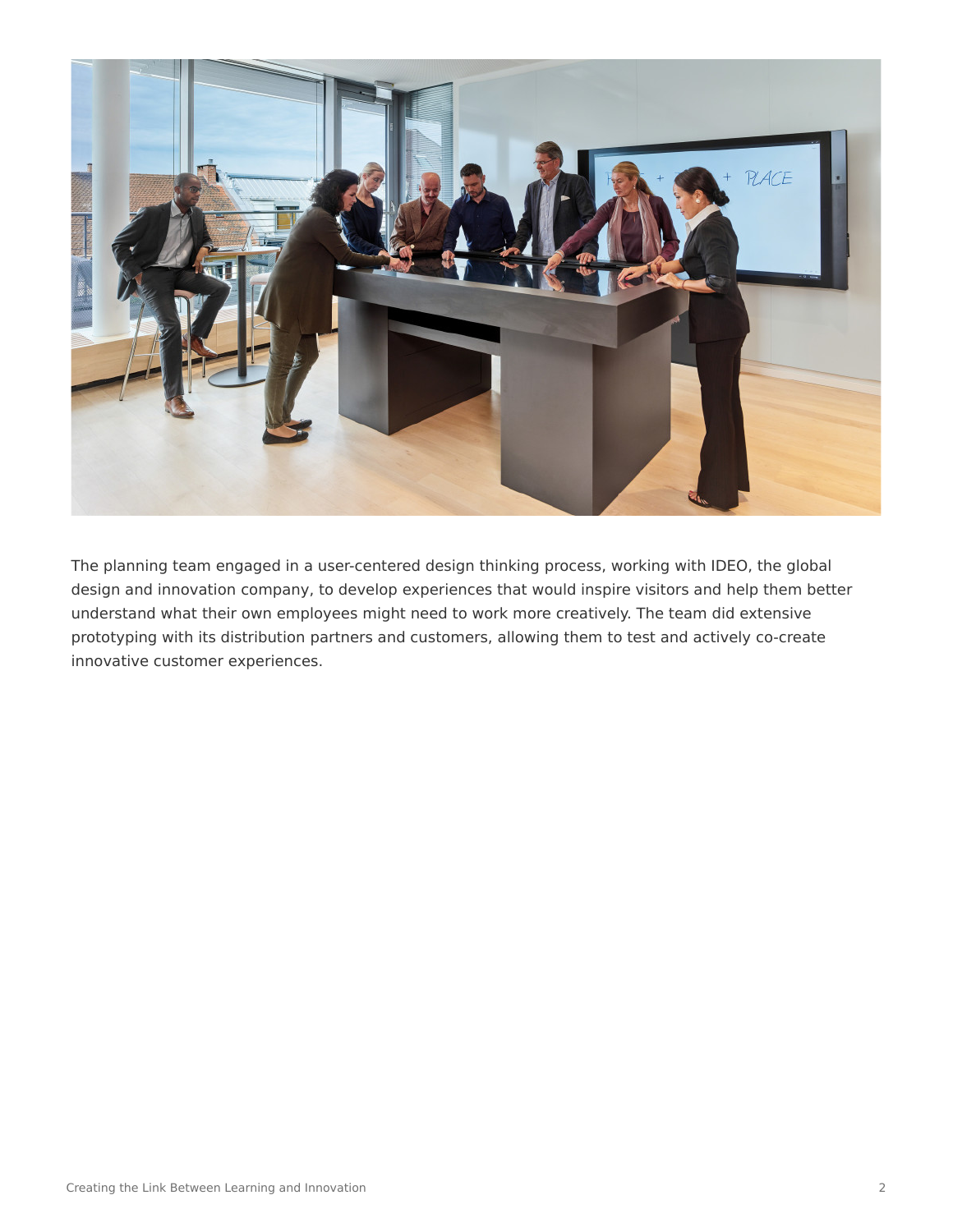